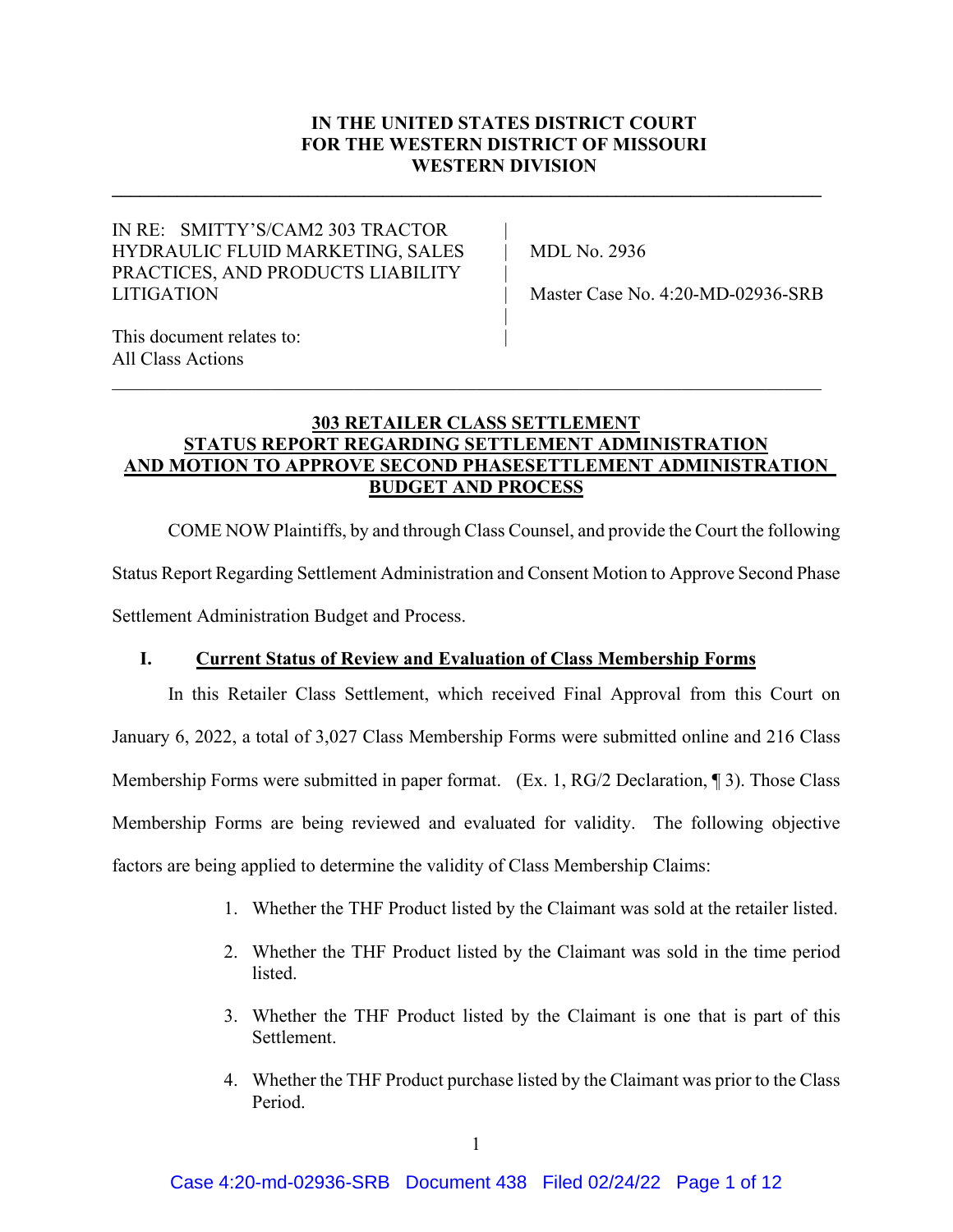- 5. Whether the THF Product purchase listed by the Claimant involved 55-Gallon Drum Purchases, which are not credible.
- 6. Whether the Claimant provided incomplete retailer information, product information, and/or purchase date information.
- 7. Whether the Claimant provided incomplete equipment information.
- 8. Whether there are other indicators that the Claim is not valid and/or fraudulent.
- 9. Whether the Claimant identified only 2020-2021 purchase dates that are not valid.
- 10. Whether the Retailer listed by Claimant is a part of the Settlement.
- 11. Whether the Claimant listed 1-gallon jug purchases which are not valid.

Pursuant to paragraph 80 of the Retailer Class Settlement Agreement, "the Settlement Administrator, together with Class Counsel and Retailer Defendants' Counsel, shall determine whether each Class Membership Form and each Claim Form meet the requirements set forth in this Retailer Settlement Agreement, and the amount, if any, to be allowed for each claim for relief." The review and evaluation process for Class Membership Forms is thus a collaborative process in which all are contributing and applying the objective matrix of factors set forth above. Specifically, RG/2 has created a spreadsheet for Class Membership Forms and populated that spreadsheet with the information provided by the Claimants. RG/2 then is doing an initial review of the claims and providing comments and highlights regarding the potential validity of the claim, based on a variety of factors. Class Counsel is then performing their initial evaluations/determination recommendations by applying the objective factors noted above. Class Counsel is then providing those initial evaluations/determinations/applications of the objective factors to Defendants' Counsel and RG/2 for their review, evaluation and determination recommendations. In the event that Defendants' Counsel and/or RG/2 disagree with any of Class Counsel's initial evaluations/determination/recommendations, Class Counsel, Retailer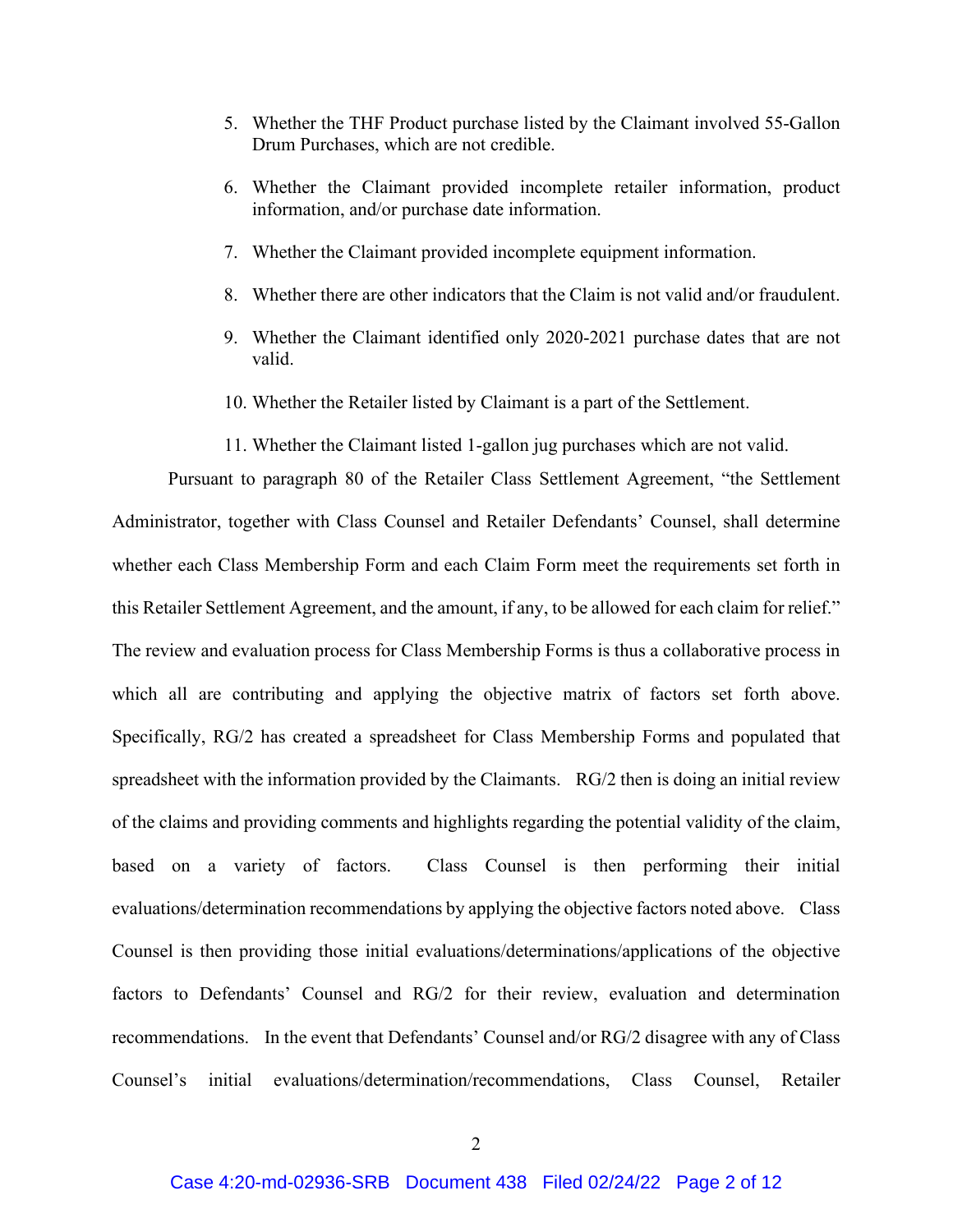Defendants' Counsel, and RG/2 will work to reach agreement on each disputed Class Membership Form determination. If, after review and application of the factors, RG/2, Class Counsel, and Retailer Defendants' Counsel do not agree on the determination of any Claimant's Class Membership Form, RG/2 as Settlement Administrator will make the final determination.

The Claims Administrator has estimated the cost of undertaking an independent review, independent evaluation and independent determination of each and every claim without the collaborative process outlined above would add an additional \$700,00 to estimated costs discussed below in section VI for the claim review and determinations, communications with Claimants regarding the determinations, and calculation/distribution of settlement monies to Class Members. (Ex. 1, RG/2 Declaration, ¶ 6). Accordingly, hundreds of thousands of dollars in Settlement Administrator costs are being saved through use of this process which does not require RG/2 to make each and every initial determination independently, but instead is one involving a collaborative process among Class Counsel, Retailer Defendants' Counsel, and the Settlement Administrator. Further, the collaborative process provides for a more efficient review and evaluations of the Class Membership Forms.

Class Counsel anticipate that the process of Class Membership Form review and initial determinations will be completed by March  $11<sup>th</sup>$ .

# **II. Report on Denial of Invalid Class Membership Forms and Process for Claimants to Contest Denials**

Pursuant to paragraph 80 of the Retailer Class Settlement Agreement, the "Settlement Administrator shall notify the person and/or entity through the mailing address provided in the Class Membership Form and/or Claim Form of rejection of any claims." It is thus anticipated that on or about March 1 the Settlement Administrator will mail letters to those Claimants whose Class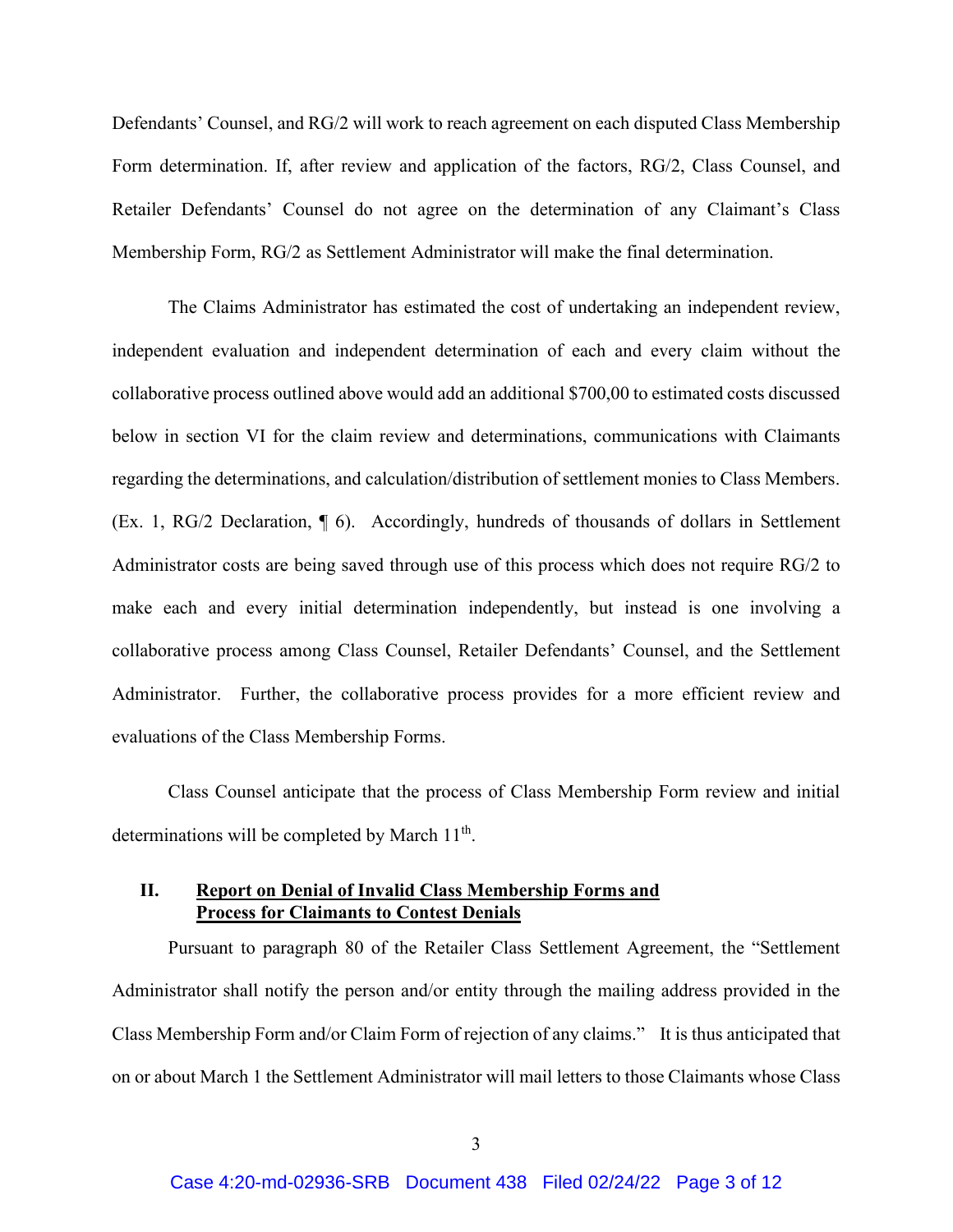Membership Forms have been denied. Those Claimants will be given 21 days to contest the denial, and the outcome of any such Class Membership Form denial contests will be determined through a collaborative review process among RG/2, Class Counsel, and Defendants' Counsel. If consensus is not reached on any Class Membership Form denial contested by a Claimant, then RG/2 as Settlement Administrator will make the final decision. It is anticipated that any and all contests of Class Membership Form denials will be determined no later than April 30, 2022.

#### **III. Status of Review and Evaluation of Request for Correction Forms**

Class Members whose purchase information was contained in one or more of the four Retailer Defendants' specific purchase data had the opportunity to submit a Request for Correction Form if the number of purchases in that purchase information (which was communicated to the Class Member via the Mailed Notice) did not accurately reflect the total 303 THF Products that Class Member had purchased during the Class Period. A total of 197 Request for Correction Forms were submitted online and 473 were submitted in paper form. (Ex. 1, RG/2 Declaration, ¶ 4). Those Request for Correction Forms are being reviewed and evaluated for validity. The same objective factors set forth above with regard to Class Membership Forms will be applied to determine the validity of Request for Correction Forms.

The review and evaluation process for Request for Correction Forms involves the same collaborative process. RG/2, Class Counsel, and Retailer Defendants' Counsel all are contributing and applying the objective matrix of factors. Specifically, RG/2 has created a spreadsheet for the Correction Forms and populated that spreadsheet with the information provided by the Claimants. RG/2 then does an initial review of the Correction Forms claims and provides comments regarding that initial review, including whether the Claimant was on auto-pay and, if so, information regarding that Claimant's purchases. Using the spreadsheet and information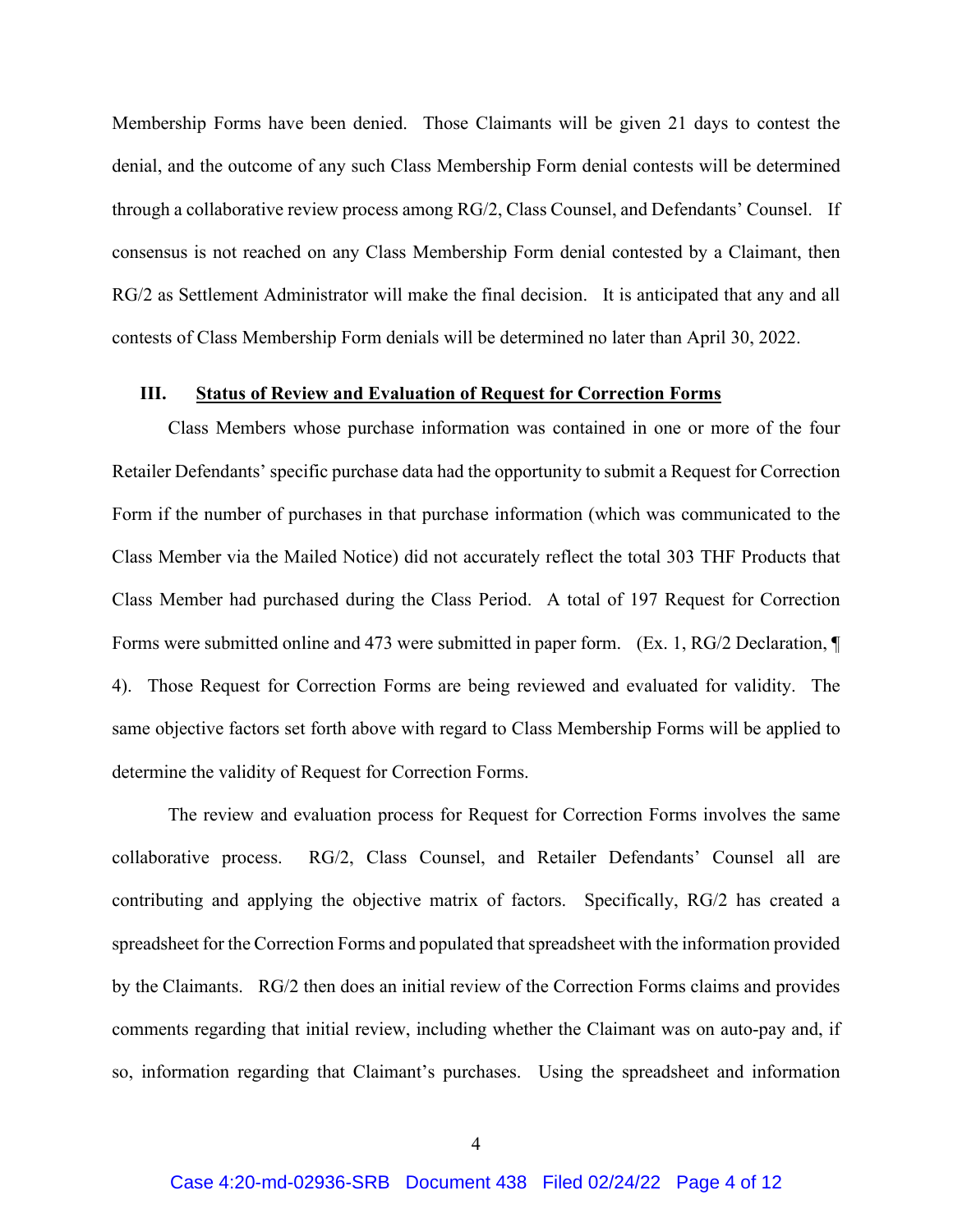provided by RG/2, Class Counsel performs their initial evaluation/determination recommendations based on the same objective factors set forth above. Class Counsel is then providing those initial evaluation/determination recommendations to Defendants' Counsel and RG/2 for their review, evaluation and determination recommendations. In the event that Defendants' Counsel and/or RG/2 disagree with any of Class Counsel's initial evaluation/determination recommendations, Class Counsel, Retailer Defendants' Counsel, and RG/2 will work to reach agreement on each disputed Request for Correction Form determination. If RG/2, Class Counsel, and Retailer Defendants' Counsel do not agree on the determination of any Class Member's Request for Correction Form, RG/2 as Settlement Administrator will make the final determination.

Class Counsel anticipate that the process of Request for Correction Form review and initial determinations will be completed by March  $17<sup>th</sup>$ .

# **IV. Report on Denial of Invalid Requests for Correction Form Claims and Process for Claimants to Contest Denial**

On or about March 15, 2022, the Settlement Administrator will mail letters to those Claimants whose Request for Correction Forms have been denied. Those Class Members will be given 21 days to contest the denial, and the outcome of any such Request for Correction Form denial contests will be determined through a collaborative review process among RG/2, Class Counsel, and Defendants' Counsel. If consensus is not reached on any Request for Correction Form denial contested by a Claimant, then RG/2 as Settlement Administrator will make the final decision. It is anticipated that any and all contests of Request for Correction Form denials will be determined no later than April 30, 2022.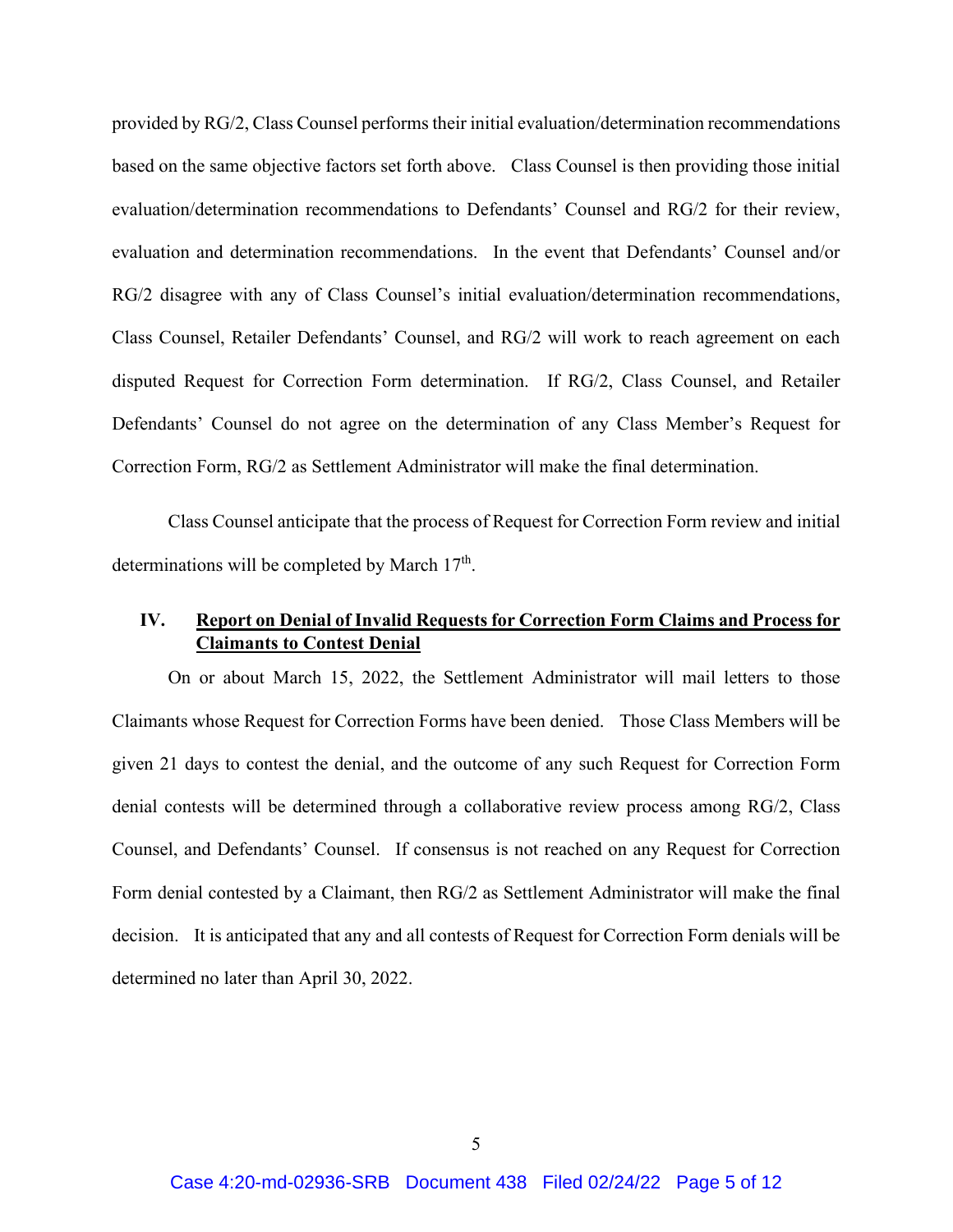### **V. Review and Evaluation of Claims for Repairs/Parts/Specific Equipment Damage**

A separate Repairs/Parts/Specific Equipment Damage Claim Form could be submitted by any valid Class Member who is listed on one of the four Retailer Defendants' specific purchase data or who submits a valid Class Membership Form. The following is a summary of the Repairs/Parts/Specific Equipment Damage Claim Forms received to date:

|               | # of Claims | <b>Repair Damages</b> | <b>Other Loss Damages</b> | Total           |
|---------------|-------------|-----------------------|---------------------------|-----------------|
| <b>Online</b> | 783         | \$8,056,992.43        | \$3,097,433.45            | \$11,154,425.88 |
| <b>Paper</b>  | 1336        | \$13,580,398.04       | \$4,814,490.26            | \$18,394,888.30 |

#### **Total – All Claims – Repair Damages and Other Loss Damages = \$29,549,314.18**

(Ex. 1, RG/2 Declaration,  $\P$  5).

After completion of the determinations on Class Membership Forms and Request for Correction Forms, the parties will know the universe of those individuals who have been determined legitimate Class Members entitled to submit Repairs/Parts/Specific Equipment Damage Claim Forms. The Repairs/Parts/Specific Equipment Damage Claim Forms of those individuals will be reviewed and evaluated for validity. The following are some of the objective factors to be applied in evaluating those claims:

- 1. Whether the Claimant is or is not a Class Member; for example, whether the Claimant ever purchased the Manufacturer Defendants' 303 THF Products at all, and whether the purchase was made from one of the four Retailer Defendants.
- 2. Whether the repairs or damage claimed is the type caused by the Manufacturer Defendants' 303 THF Products as set forth in the notice and claim form.
- 3. Whether the repairs or damage occurred prior to the Class Period.
- 4. Whether the repairs or damage occurred prior to the Class Member's purchase of any of the Manufacturer Defendants' 303 THF Products.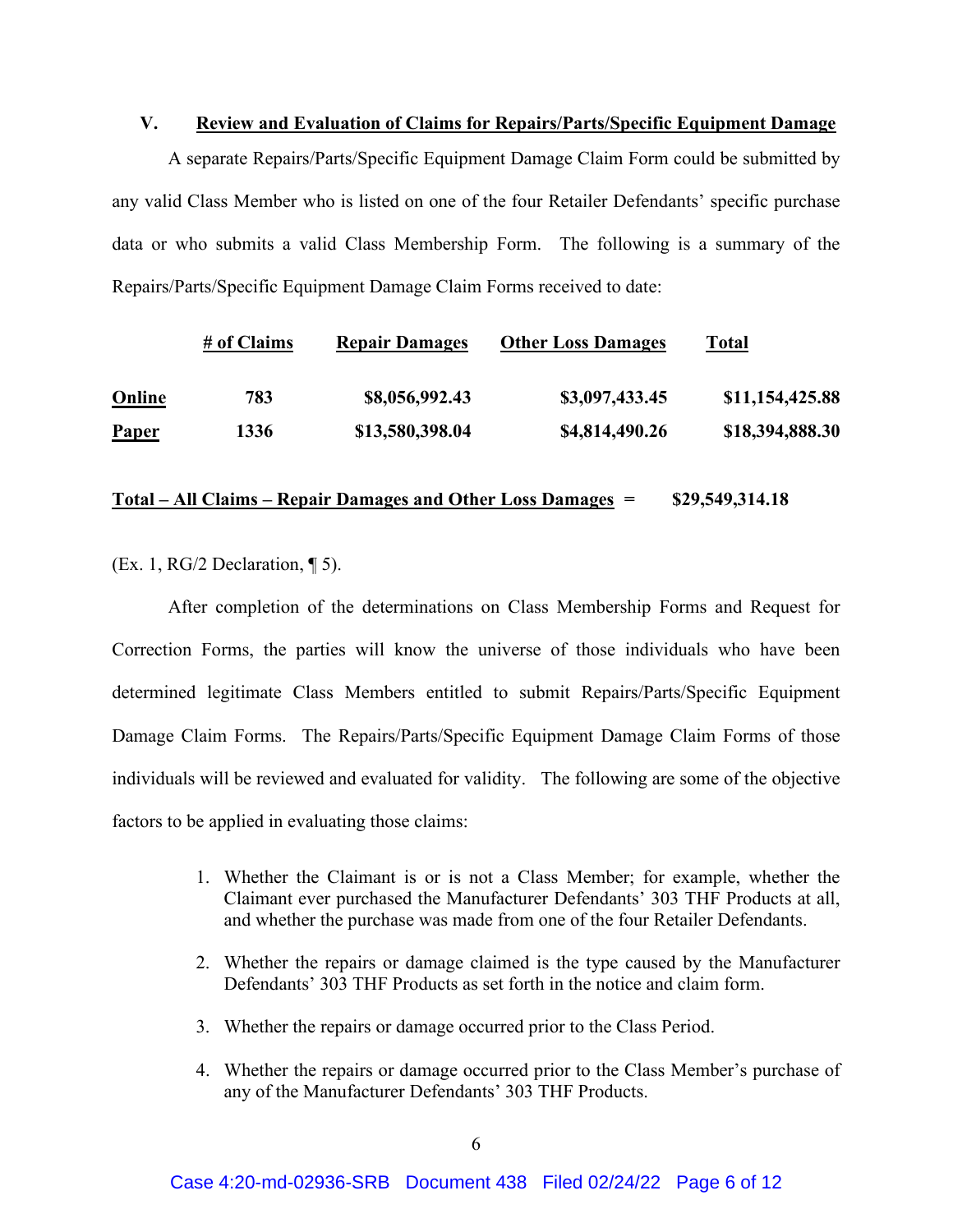- 5. Whether the Claimant submit a timely Class Membership Form or received direct Mailed Notice with specific purchase information.
- 6. Whether there are other factors that indicate the claim is not valid and/or fraudulent.
- 7. Whether the Claimant provided adequate information regarding the equipment repair and/or damage.

The review and evaluation process for Repairs/Parts/Specific Equipment Damage Claim Forms involves the same collaborative process RG/2, Class Counsel, and Retailer Defendants' Counsel all are contributing and applying the objective matrix of factors. RG/2 has created a spreadsheet for the Repairs/Parts/Specific Equipment Damage Forms and populated that spreadsheet with the information provided by the Claimants. RG/2 then does an initial review of the Damage Claim Forms regarding potential validity, as well as whether the Claimant was on auto-pay or if the Claimant submitted a Class Membership Form. Class Counsel use the spreadsheet created and populated by RG/2 to perform their initial evaluation/determination recommendations, based on the objective factors set forth above. Class Counsel will then provide those initial evaluation/determination recommendationsto Defendants' Counsel and RG/2 for their review, evaluation and determination recommendations. In the event that Defendants' Counsel and/or RG/2 disagree with any of Class Counsel's initial evaluations/determinations, Class Counsel, Retailer Defendants' Counsel, and RG/2 will work to reach agreement on each disputed Repairs/Parts/Specific Equipment Damage Claim Form determination. If RG/2, Class Counsel, and Retailer Defendants' Counsel do not agree on the determination of any Class Member's Repairs/Parts/Specific Equipment Damage Claim Forms, RG/2 as Settlement Administrator will make the final determination. Class Counsel anticipate that the review process and initial determinations of Repairs/Parts/Specific Equipment Damage Claim Forms will be completed by May 30<sup>th</sup>. Prior to that time, Class Counsel will provide the Court an interim Settlement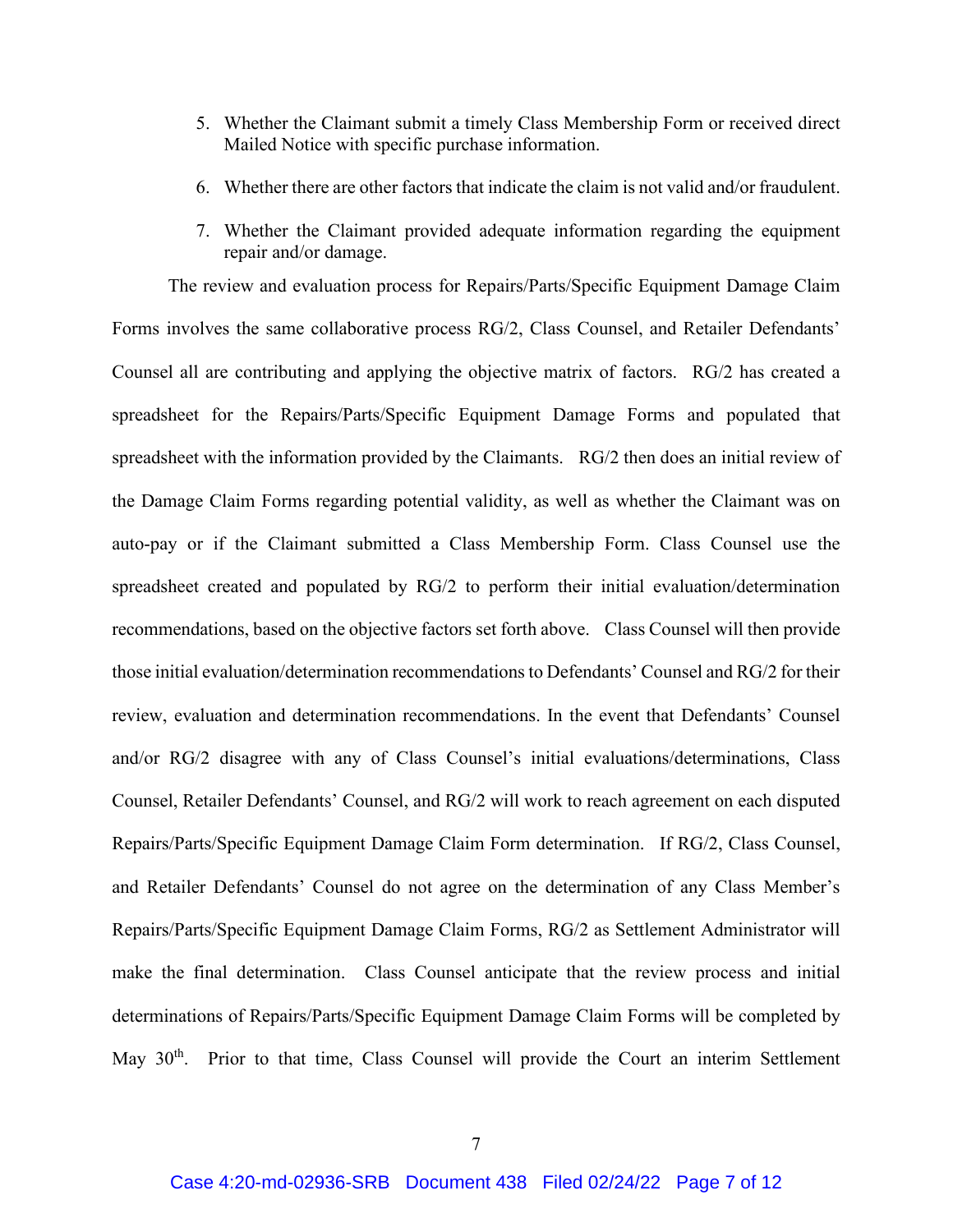Administration Update with additional information regarding the process and status of review of these Repairs/Parts/Specific Equipment Damage Claim Forms.

#### **VI. Settlement Administration – Claim Review/Evaluation and Distribution Costs**

Attached as Exhibit 2 is the estimate provided by Settlement Administrator RG/2 for the costs of their time in connection with the second phase of this Retailer Class Settlement – that involving claim review and determinations, communications with Claimants regarding the determinations, and calculation/distribution of settlement monies to Class Members. RG/2 has estimated those costs to be \$226,553.50, with an additional \$5,000 required if scanning and providing copies of all paper claims is required. (Ex. 1, RG/2 Declaration, ¶ 5).

#### **VII. Motion for Order to Approve Settlement Administration Costs and Process**

WHEREFORE, based on the above, Class Counsel seek the Court's Order approving the Settlement Administration budgeted costs and Settlement Administration claims evaluation and determination process set forth herein. A proposed Order will be provided.

Date: February 24, 2022 Respectfully Submitted,

#### HORN AYLWARD & BANDY, LLC

BY: */s/ Thomas V. Bender* Thomas V. Bender MO 28099, KS 22860 Dirk Hubbard MO 37936, KS 15130 2600 Grand Boulevard, Ste. 1100 Kansas City, MO 64108 (816) 421-0700 (816) 421-0899 (Fax) [tbender@hab-law.com](mailto:tbender@hab-law.com) [dhubbard@hab-law.com](mailto:dhubbard@hab-law.com)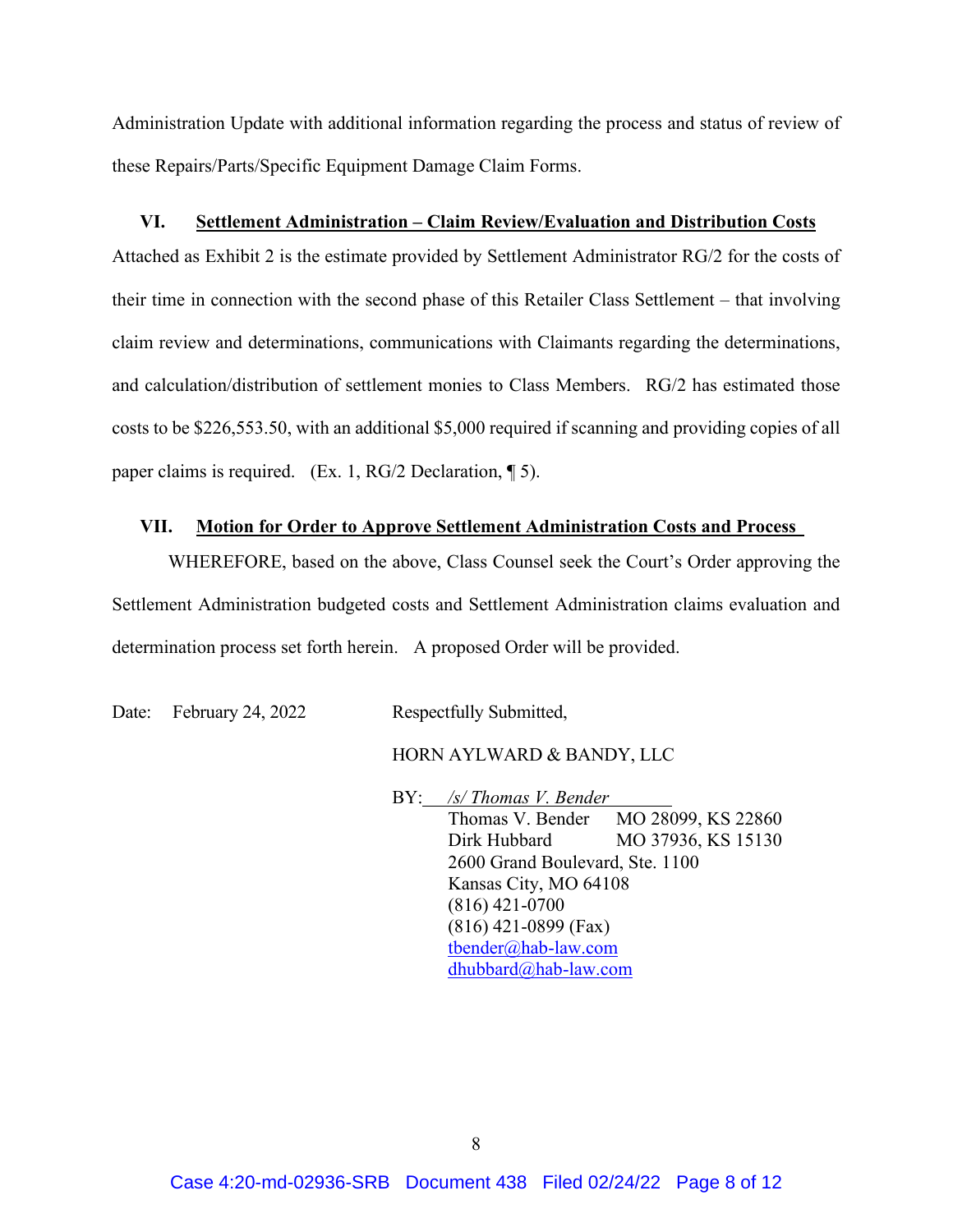# WHITE, GRAHAM, BUCKLEY, & CARR, L.L.C Bryan T. White MO 58805, KS 23255 19049 East Valley View Parkway Independence, Missouri 64055 (816) 373-9080 Fax: (816) 373-9319 [bwhite@wagblaw.com](mailto:bwhite@wagblaw.com)

### CLAYTON JONES, ATTORNEY AT LAW Clayton Jones MO 51802 P.O. Box 257

405 W. 58 Hwy. Raymore, MO 64083 Office: (816) 318-4266 Fax: (816) 318-4267 [clayton@claytonjoneslaw.com](mailto:clayton@claytonjoneslaw.com)

# EMERSON FIRM, PLLC

John G. Emerson, TX Bar No. 06602600 830 Apollo St. Houston, TX 77058 T: (800) 551-8649 F: (501) 286-4659 E: [jemerson@emersonfirm.com](mailto:jemerson@emersonfirm.com)

# BRYANT LAW CENTER, P.S.C. Mark. P. Bryant KY 08755 P.O. Box 1876 Paducah, KY 42002-1876 Phone: (270) 442-1422 Fax: (270) 443-8788 [Mark.bryant@bryantpsc.com](mailto:Mark.bryant@bryantpsc.com)

# LANGDON & EMISON

Tricia Campbell MO 60917 911 Main St., P.O. Box 220 Lexington, MO 64067 Phone: (660) 259-6175 Fax: (660) 259-4571 [tricia@lelaw.com](mailto:tricia@lelaw.com)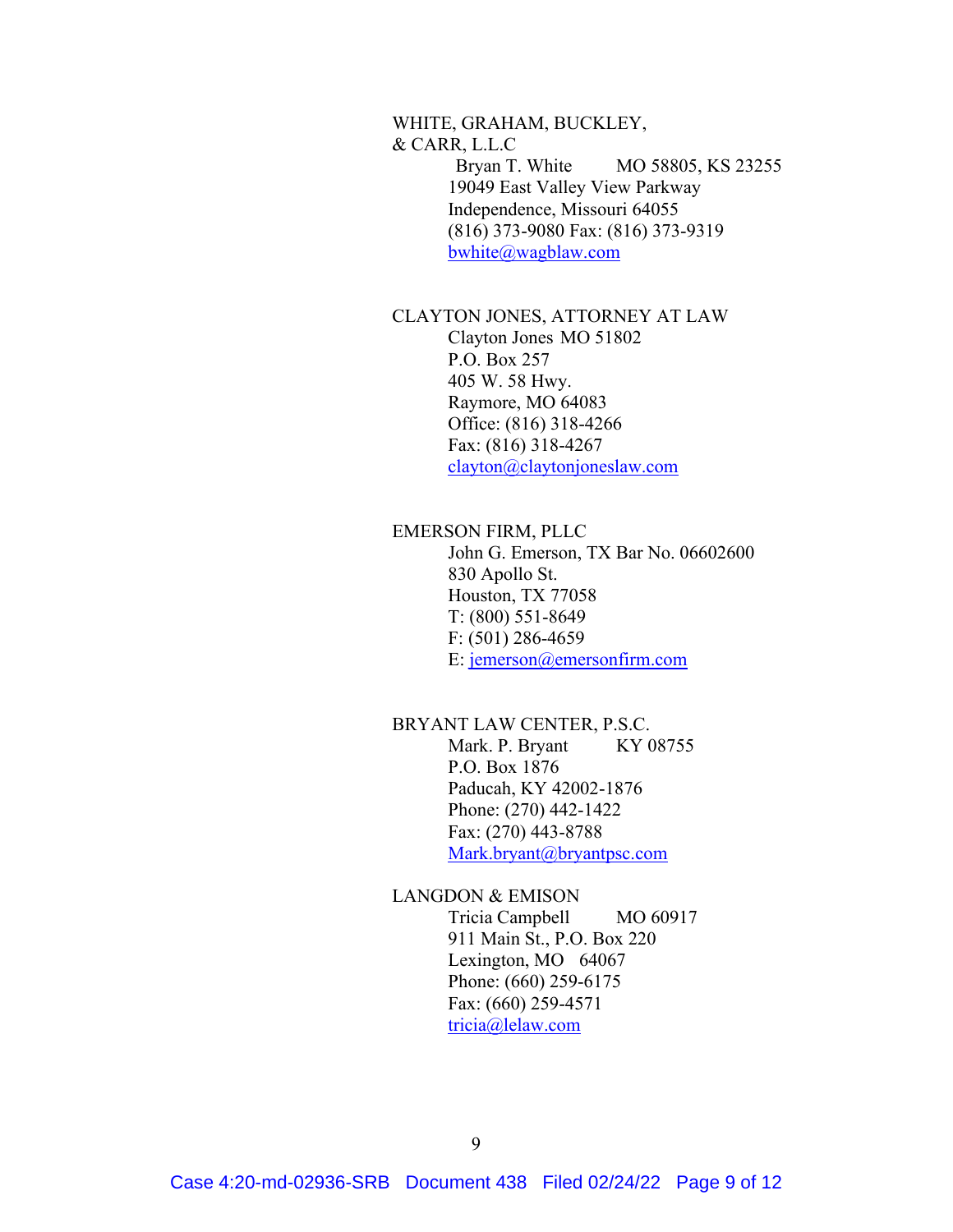# SIRO SMITH DICKSON LAW FIRM Athena Dickson MO 55104, KS 21533 1621 Baltimore Ave. Kansas City, MO 64108 Phone: (816) 471-4881 Fax: (816) 471-4883 [adickson@sirosmithdickson.com](mailto:adickson@sirosmithdickson.com)

#### JOHNSON FIRM

Christopher D. Jennings AR 2006306 610 President Clinton Avenue, Suite 300 Little Rock, Arkansas 72201 T: (501) 372-1300 F: (888) 505-0909 [chris@yourattorney.com](mailto:chris@yourattorney.com)

#### BARRACK, RODOS & BACINE

Stephen R. Basser CA-121590 One America Plaza 600 West Broadway, Suite 900 San Diego, CA 92101 Telephone: (619) 230-0800 Facsimile: (619) 230-1874 [sbasser@barrack.com](mailto:sbasser@barrack.com) [sward@barrack.com](mailto:sward@barrack.com)

### LUNDBERG LAW FIRM, P.L.C.

Paul D. Lundberg IA W00003339 600 Fourth St., Suite 906 Sioux City, Iowa 51101 Tel: 712-234-3030 [paul@lundberglawfirm.com](mailto:paul@lundberglawfirm.com)

#### GRIFFITH LAW CENTER, PLLC

Travis A. Griffith, WVSB No. 9343 One Bridge Place 10 Hale Street, Suite 203 Charleston, WV 25301 T: (304) 345-8999 F: (304) 345-7638 E: [travis@protectingwv.com](mailto:travis@protectingwv.com)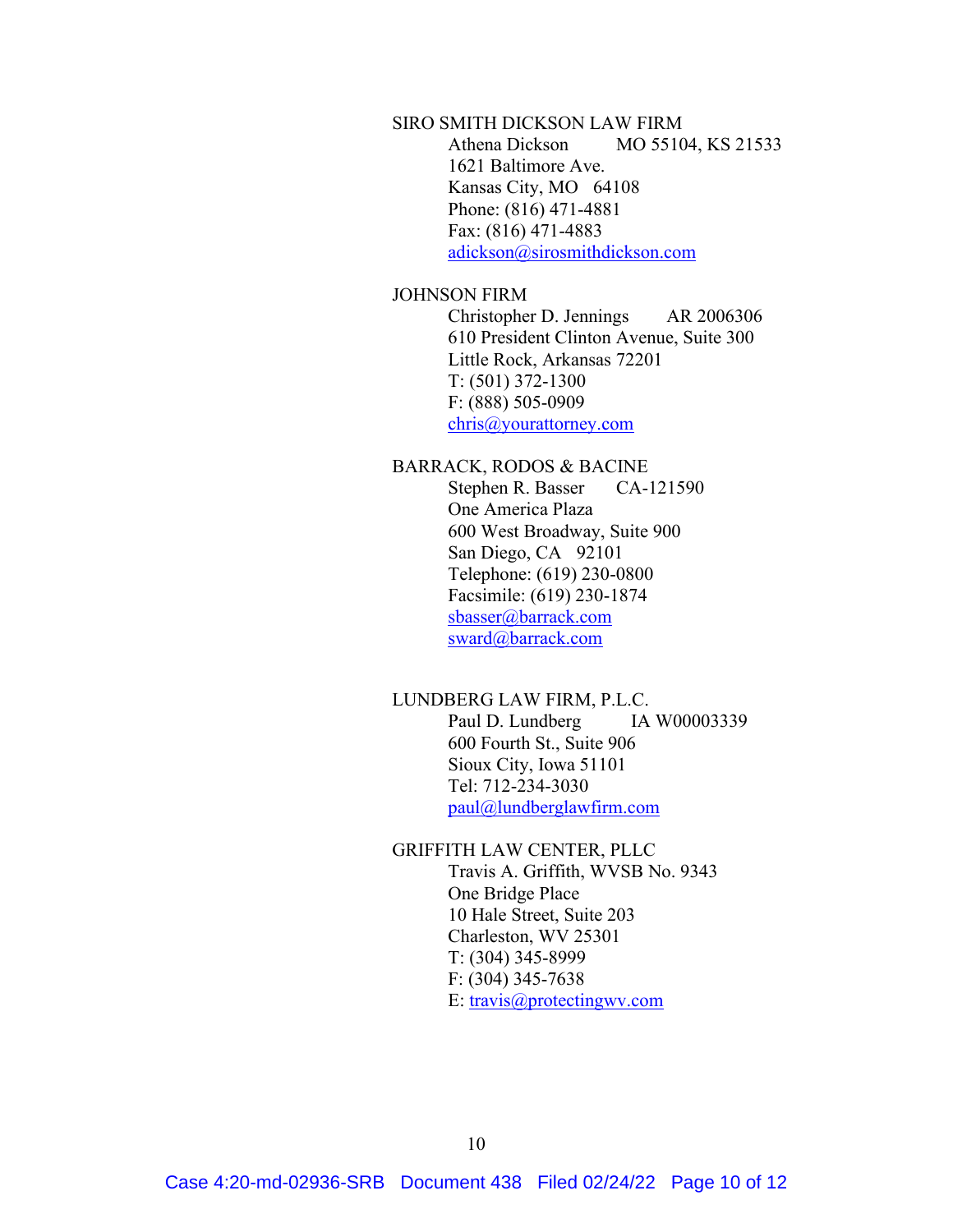BOLEN ROBINSON & ELLIS, LLP Jon D. Robinson – ARDC No. 2356678 Zachary T. Anderson – ARDC No. 6329384 202 S. Franklin St., 2nd Floor Decatur, IL 62523 T: 217-429-4296 E: [jrobinson@brelaw.com](mailto:jrobinson@brelaw.com) [zanderson@brelaw.com](mailto:zanderson@brelaw.com)

# MALTERS, SHEPHER & VON HOLTUM

James E. Malters 727 Oxford Street P.O. Box 517 Worthington, MN 56187 T: (507) 376-4166 F: (507) 376-6359 [jmalters@msvlawoffice.com](mailto:jmalters@msvlawoffice.com)

# **ATTORNEYS FOR PLAINTIFFS AND CLASS MEMBERS**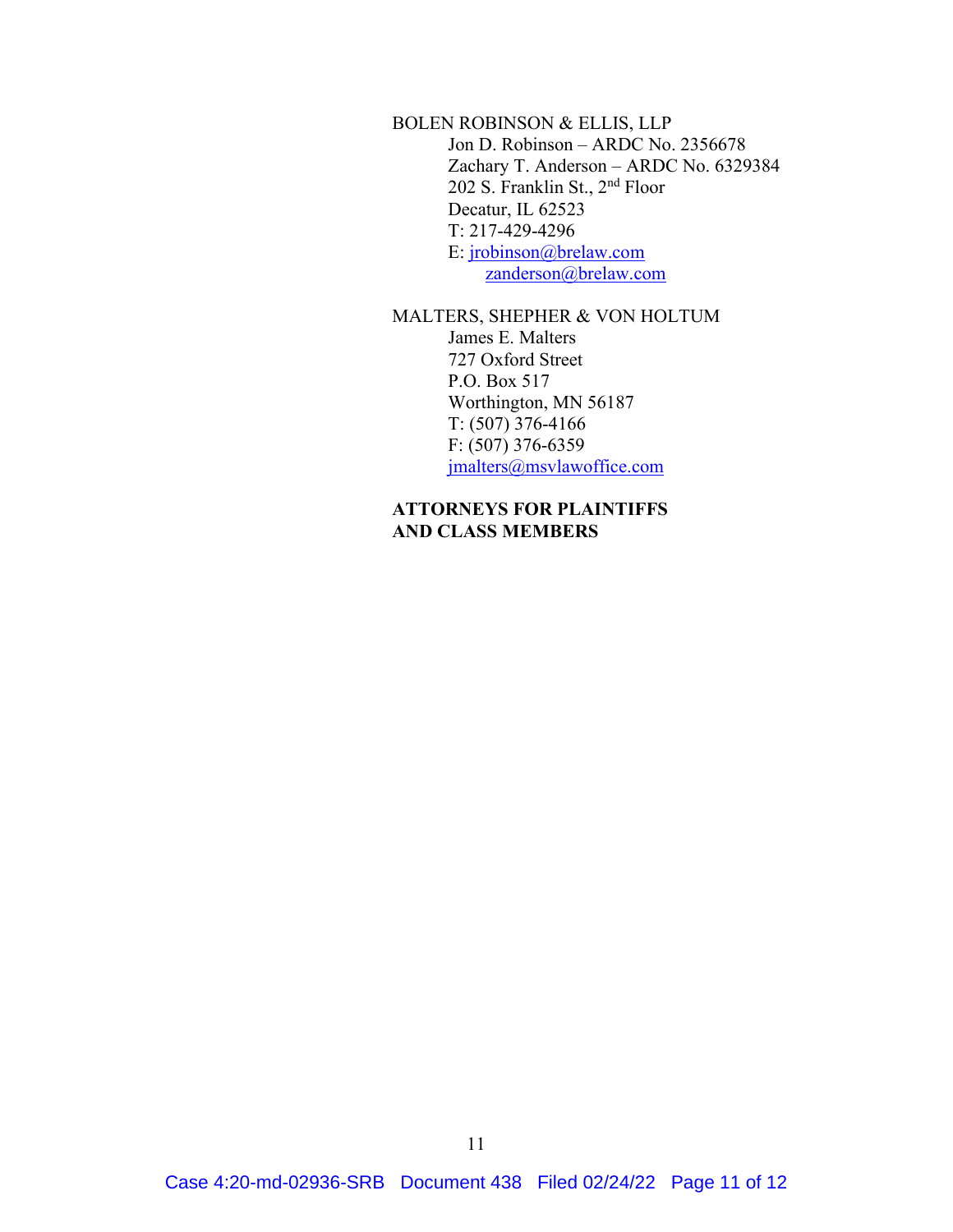#### **CERTIFICATE OF SERVICE**

The undersigned hereby certifies that this document was filed electronically with the United States District Court for the Western District of Missouri, with notice of case activity to be generated and sent electronically by the Clerk of the Court to all designated persons this 24<sup>th</sup> day of February, 2022.

*/s/ Dirk Hubbard*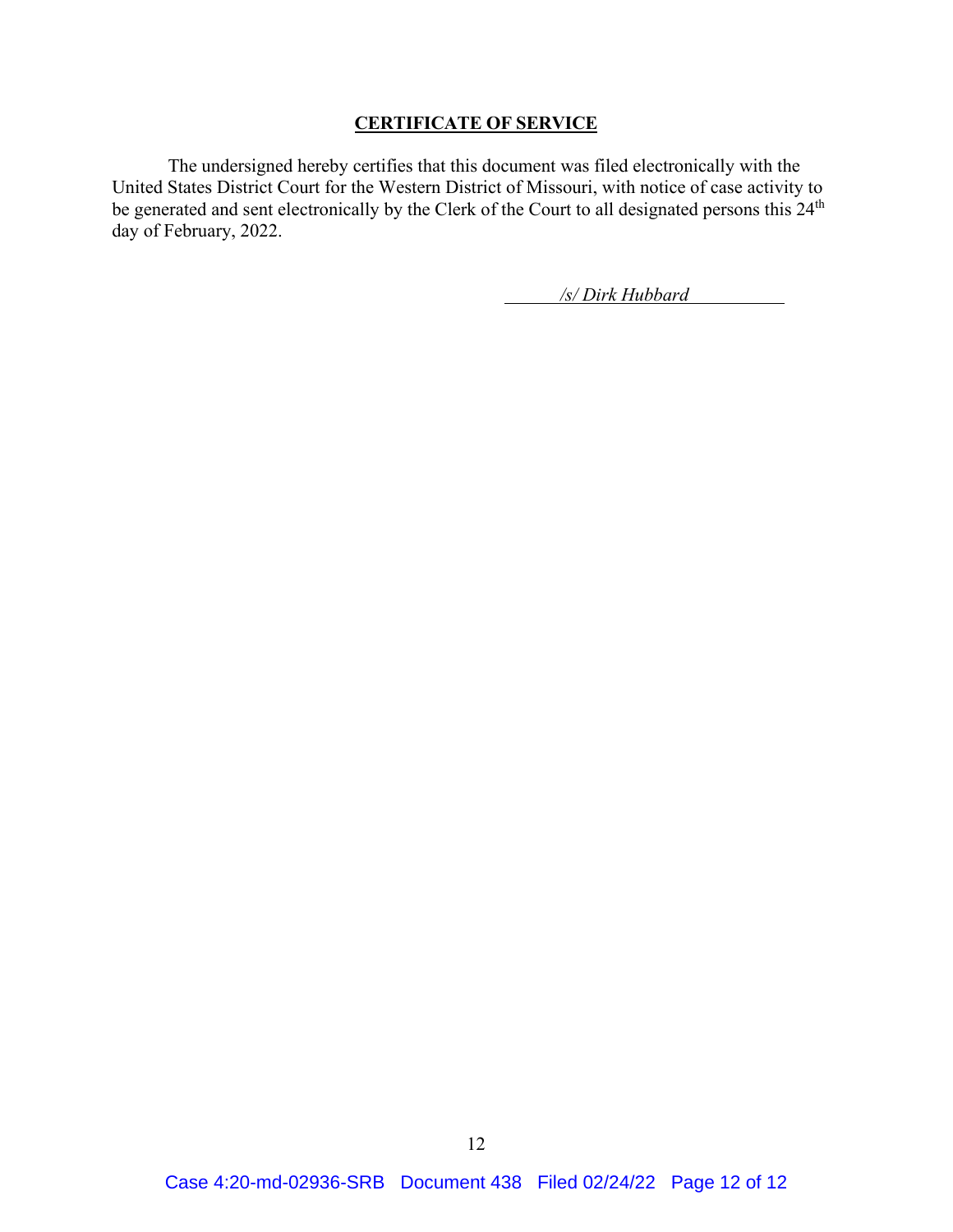#### IN THE UNITED STATES DISTRICT COURT FOR THE WESTERN DISTRICT OF MISSOURI **WESTERN DIVISION**

### IN RE: SMITTY'S/CAM2 303 TRACTOR HYDRAULIC FLUID MARKETING, SALES PRACTICES, AND PRODUCTS LIABILITY **LITIGATION**

**MDL No. 2936** 

Master Case No. 4:20-MD-02936-SRB

This document relates to: All Class Actions

#### DECLARATION OF SETTLEMENT ADMINISTRATOR

I, Tina Chiango, hereby declare under penalty of perjury pursuant to 28 U.S.C. § 1746 that the following is true and correct:

I am the Director of Claims Administration, Securities, and Antitrust for RG/2  $1<sub>1</sub>$ Claims Administration LLC ("RG/2"), the Settlement Administrator retained in this matter, located at 30 S. 17<sup>th</sup> Street, Philadelphia, PA 19103. I am over 21 years of age and am not a party to this action. I have personal knowledge of the facts set forth herein and, if called as a witness, could and would testify competently thereto.

RG/2 was retained by the parties and approved by the Court to serve as Settlement  $2.$ Administrator, which includes amongst other tasks, disseminating notice to the class via first class mail or email; contracting and overseeing published notice; receiving and tracking requests for exclusion and objections; responding to Class Member inquiries; processing Claim Forms and evaluating Claims; calculating, preparing and mailing Settlement Award checks to all Eligible Settlement Class Members; and any additional tasks as the parties mutually agree upon or the Court orders RG/2 to perform.

As of January 31, 2022, in addition to the automatic reimbursements based on 3. purchased contained in the Retailer Defendants' data, a total of 3,027 Class Membership Forms had been submitted online and 216 Class Membership Forms had been submitted in paper format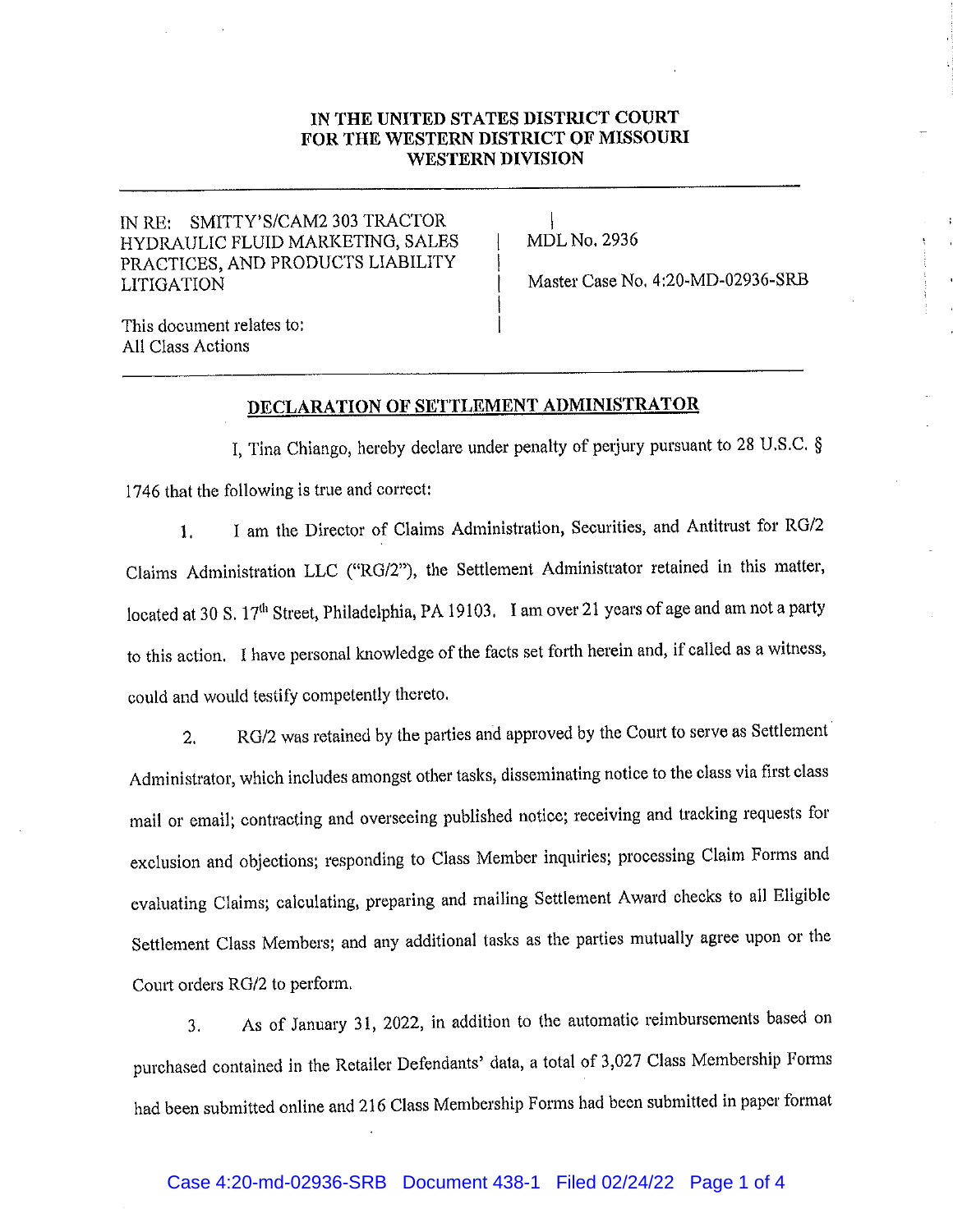As of January 31, 2022, a total of 197 Request for Correction Forms had been  $4.$ submitted online and 473 had been submitted in paper form in this Retailer Class Settlement.

The following is a summary of the Repairs/Parts/Specific Equipment Damage  $5<sub>1</sub>$ Claim Forms received as of January 31, 2022:

|               | # of Claims | <b>Repair Damages</b> | <b>Other Loss Damages</b> | <b>Total</b>    |
|---------------|-------------|-----------------------|---------------------------|-----------------|
| <b>Online</b> | 783         | \$8,056,992.43        | \$3,097,433.45            | \$11,154,425.88 |
| <b>Paper</b>  | 1336        | \$13,580,398.04       | \$4,814,490.26            | \$18,394,888.30 |

#### <u> Total – All Claims – Repair Damages and Other Loss Damages</u> = \$29,549,314.18

RG/2 initially provided an estimate of the fees and costs of the administration for 6. the first phase which involved notice and publication. The second phase of this Retailer Class Settlement will involve claim processing, review and determinations, communications with Claimants regarding the determinations, and calculation/distribution of settlement monies to Class Members. RG/2 has estimated those costs to be \$226,553.50, with an additional \$5,000 required if scanning and providing copies of all paper claims is required. Attached is RG/2's itemization of the estimated fees and costs for the second phase of settlement administration. RG/2 notes that the estimated second phase settlement administration fees and costs would be approximately \$700,000 higher if the Settlement Administrator was required to undertake an independent review, evaluation, and determination of each and every claim rather than through the collaborative process involving Class Counsel and Defendants' Counsel.

Dated: February 24, 2022

(hiang)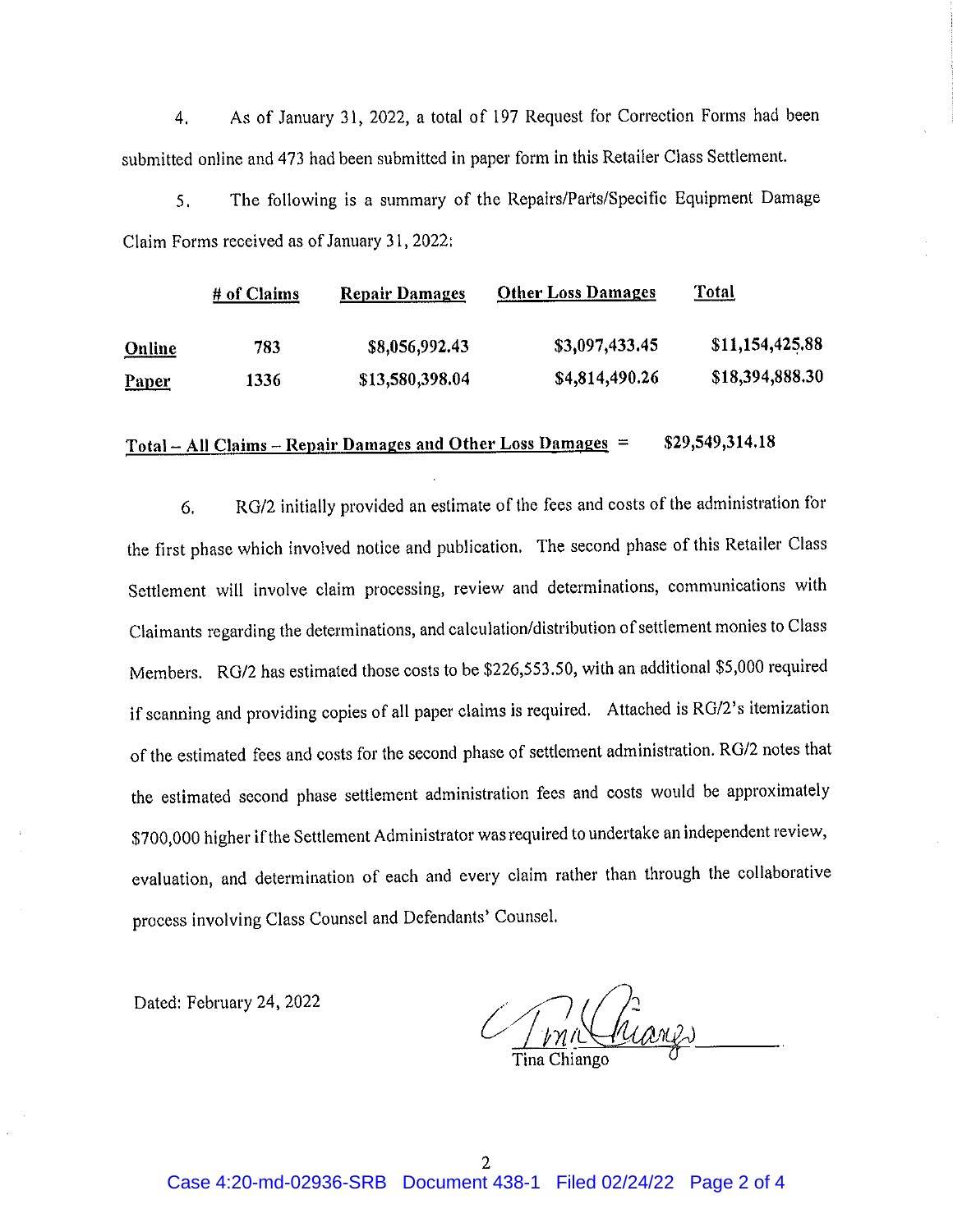

www.rg2claims.com

**Presented by:** William W. Wickersham, Esquire **Vice President, Business Development and Client Relations**  $(212)47144777$ wwwickersham@rg2claims.com

# Fees and Costs for Claims Administration and Distribution Services related **Smitty's Nationwide Class Action**

|                                                                                 | <b>Quantity</b><br>(hours/pieces) |     | <b>Amount</b> |
|---------------------------------------------------------------------------------|-----------------------------------|-----|---------------|
| <b>Claims Processing</b>                                                        |                                   |     |               |
| Data Entry of Paper Class Membership Forms                                      | 219.                              | \$  | 1752          |
| Data Entry of Paper Correction Forms                                            | 473                               | \$  | 3,784         |
| Data Entry of Paper Damage Claims                                               | 1.336                             | \$  | 13,360        |
| Initial Review of All Class Membership Forms                                    | 3.246                             | \$  | 17,853        |
| Initial Review of All Correction Forms to deternine if on Auto Pay and if any   |                                   |     |               |
| duplication of buckets                                                          | 670                               | \$  | 4 3 5 5       |
| Initial Review of All Damage Claim to determine if on Auto Pay or filed a Class |                                   |     |               |
| Membership Form                                                                 | 2,118                             | \$  | 13,767        |
| <b>Fraud Review</b>                                                             | 15                                | \$  | 3,600         |
| Data Research for Class Membership                                              |                                   | \$  | 1.265         |
| Issue Deficiency/Denial Letters/Emails                                          | 3.500                             | \$  | 6,825         |
| Postage                                                                         | 3,500                             | \$  | 2,030         |
| Process Responses                                                               | 350                               | \$  | 1,050         |
|                                                                                 |                                   |     |               |
| <b>Subtotal Processing Cost</b>                                                 |                                   | K.  | 69,641        |
|                                                                                 |                                   |     |               |
| Telephonic Database Support                                                     |                                   |     |               |
| Live Operator Minutes*                                                          | 750                               | -\$ | 3.375         |
| Emails                                                                          | 500                               | \$  | 1915          |
| *minimum \$250 per month                                                        |                                   |     |               |
| <b>Subtotal: Telephone and Email Support</b>                                    |                                   | S   | 5,290         |
| <b>Distribution</b>                                                             |                                   | \$  | 141,623       |
| <b>Issue Paper Checks</b>                                                       | 150,000                           | \$  | 63,000        |
| Postage                                                                         | 150,000                           | \$  | 69,000        |
| Reissue Checks per Claimant Request                                             | 250                               | \$  | 688           |
| <b>Check Remailings</b>                                                         | 4,500                             | \$  | 6,750         |
| Postage                                                                         | 4.750                             | \$  | 2,185         |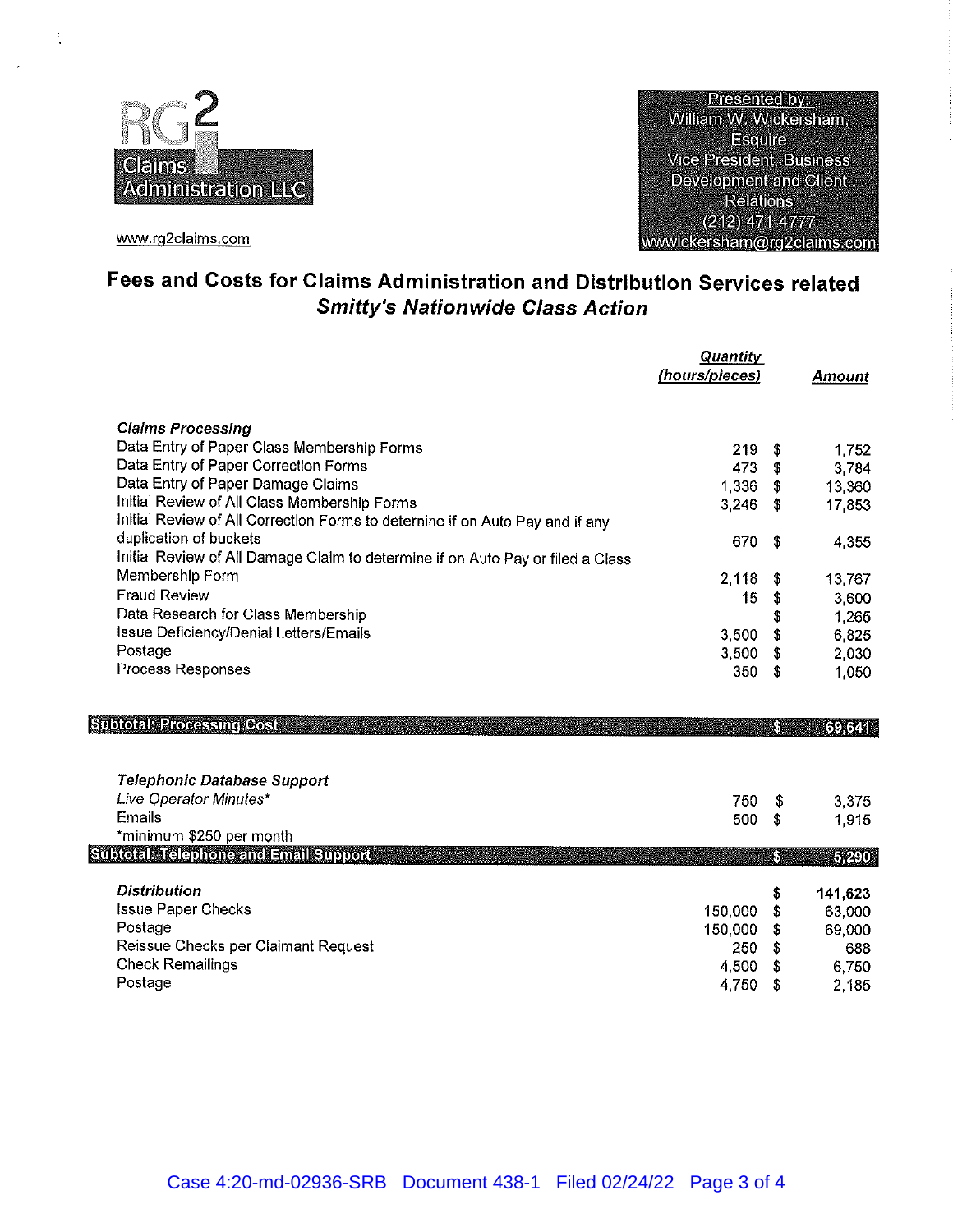

www.rg2claims.com

 $\frac{1}{2} \Delta$ 

**Presented by** William W. Wickersham, **Esquire** Vice President, Business **Development and Client Relations**  $(212) 471 - 4777$ wwwickersham@rg2claims.com

# Fees and Costs for Claims Administration and Distribution Services related **Smitty's Nationwide Class Action**

|                                                                                                                  | <b>Quantity</b><br>(hours/pieces) | <b>Amount</b>  |
|------------------------------------------------------------------------------------------------------------------|-----------------------------------|----------------|
| <b>Tax Filings</b><br>QSF Tax Return Prep & Filing (2022 @ 5 hours per year)                                     | \$<br>\$                          | 1,500<br>1.500 |
| <b>Subtotal: Fund Distribution &amp; Tax Preparation</b>                                                         | k.                                | 143.123        |
| Case Management, Data Management, Data Warehousing, Technical Support<br>and Reporting to Counsel and the Court. | \$                                | 8,500          |
| <b>Subtotal Project Management</b>                                                                               | S                                 | 3,500          |
| <b>Total Fees and Expenses</b>                                                                                   | K.                                | 226,553.50     |

\*\* If Scanning and providing copies of all paper claims is required, it would add an additional \$5,000 to this budget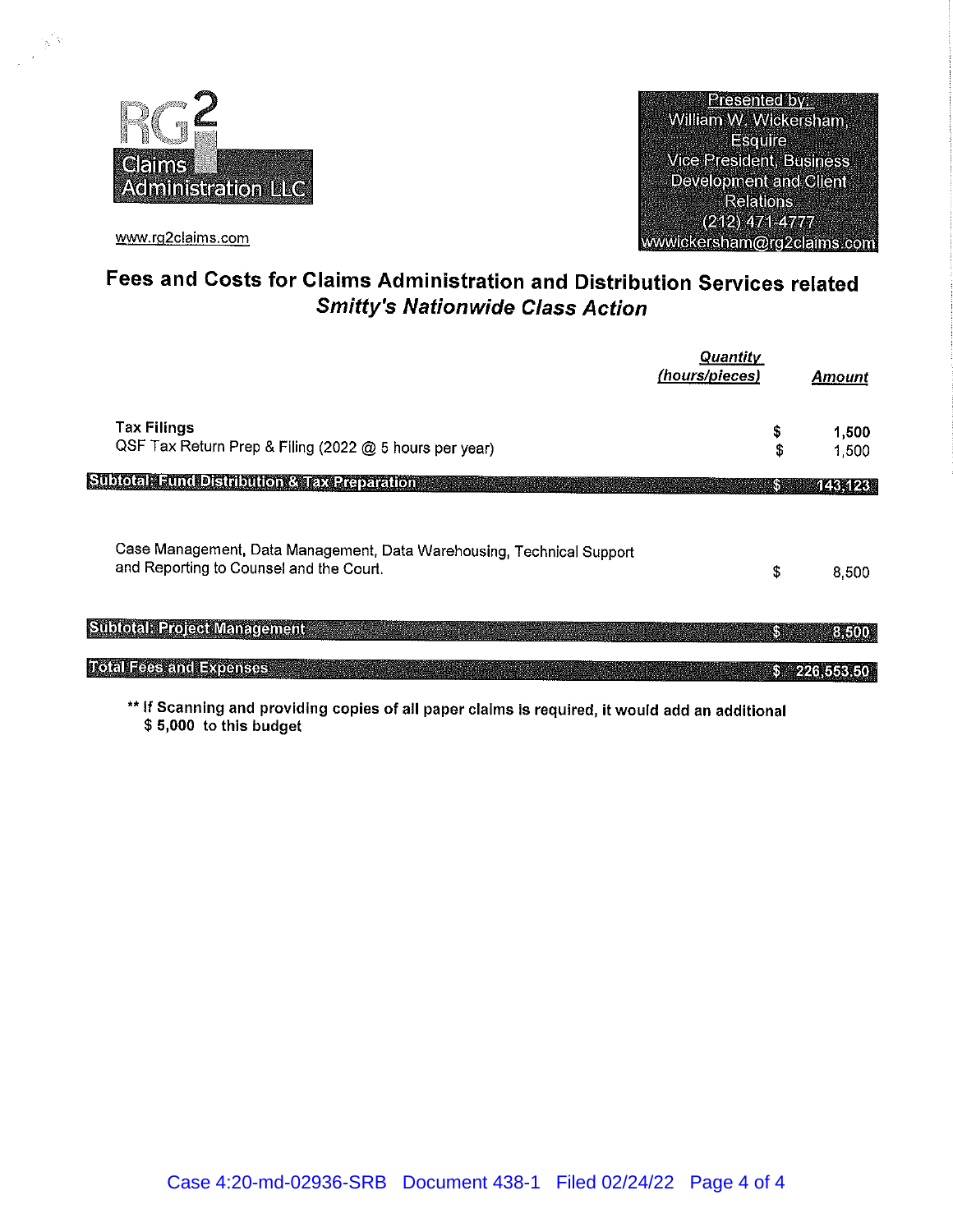

www.rg2claims.com

Presented by: William W. Wickersham, **Esquire** Vice President, Business Development and Client **Relations** (212) 471-4777 wwwickersham@rg2claims.com

# **Fees and Costs for Claims Administration and Distribution Services related**  *Smitty's Nationwide Class Action*

|                                                                                 | <b>Quantity</b> |                           |               |
|---------------------------------------------------------------------------------|-----------------|---------------------------|---------------|
|                                                                                 | (hours/pieces)  |                           | <b>Amount</b> |
|                                                                                 |                 |                           |               |
| <b>Claims Processing</b>                                                        |                 |                           |               |
| Data Entry of Paper Class Membership Forms                                      | 219             | \$                        | 1,752         |
| Data Entry of Paper Correction Forms                                            | 473             | $\mathfrak{F}$            | 3,784         |
| Data Entry of Paper Damage Claims                                               | 1,336           | \$                        | 13,360        |
| Initial Review of All Class Membership Forms                                    | 3,246           | \$                        | 17,853        |
| Initial Review of All Correction Forms to deternine if on Auto Pay and if any   |                 |                           |               |
| duplication of buckets                                                          | 670             | \$                        | 4,355         |
| Initial Review of All Damage Claim to determine if on Auto Pay or filed a Class |                 |                           |               |
| Membership Form                                                                 | 2,118           | \$                        | 13,767        |
| <b>Fraud Review</b>                                                             | 15              | \$                        | 3,600         |
| Data Research for Class Membership                                              |                 | \$                        | 1,265         |
| Issue Deficiency/Denial Letters/Emails                                          | 3,500           | \$                        | 6,825         |
| Postage                                                                         | 3,500           | $\boldsymbol{\$}$         | 2,030         |
| Process Responses                                                               | 350             | $\boldsymbol{\mathsf{s}}$ | 1,050         |
|                                                                                 |                 |                           |               |
|                                                                                 |                 |                           |               |
| <b>Subtotal: Processing Cost</b>                                                |                 | \$                        | 69,641        |
|                                                                                 |                 |                           |               |
|                                                                                 |                 |                           |               |
| <b>Telephonic Database Support</b><br>Live Operator Minutes*                    | 750             |                           | 3,375         |
| <b>Emails</b>                                                                   | 500             | \$<br>\$                  | 1,915         |
| *minimum \$250 per month                                                        |                 |                           |               |
| <b>Subtotal: Telephone and Email Support</b>                                    |                 | \$                        | 5,290         |
|                                                                                 |                 |                           |               |
| <b>Distribution</b>                                                             |                 | \$                        | 141,623       |
| <b>Issue Paper Checks</b>                                                       | 150,000         | \$                        | 63,000        |
| Postage                                                                         | 150,000         | \$                        | 69,000        |
| Reissue Checks per Claimant Request                                             | 250             | \$                        | 688           |
| <b>Check Remailings</b>                                                         | 4,500           | \$                        | 6,750         |
| Postage                                                                         | 4,750           | \$                        | 2,185         |